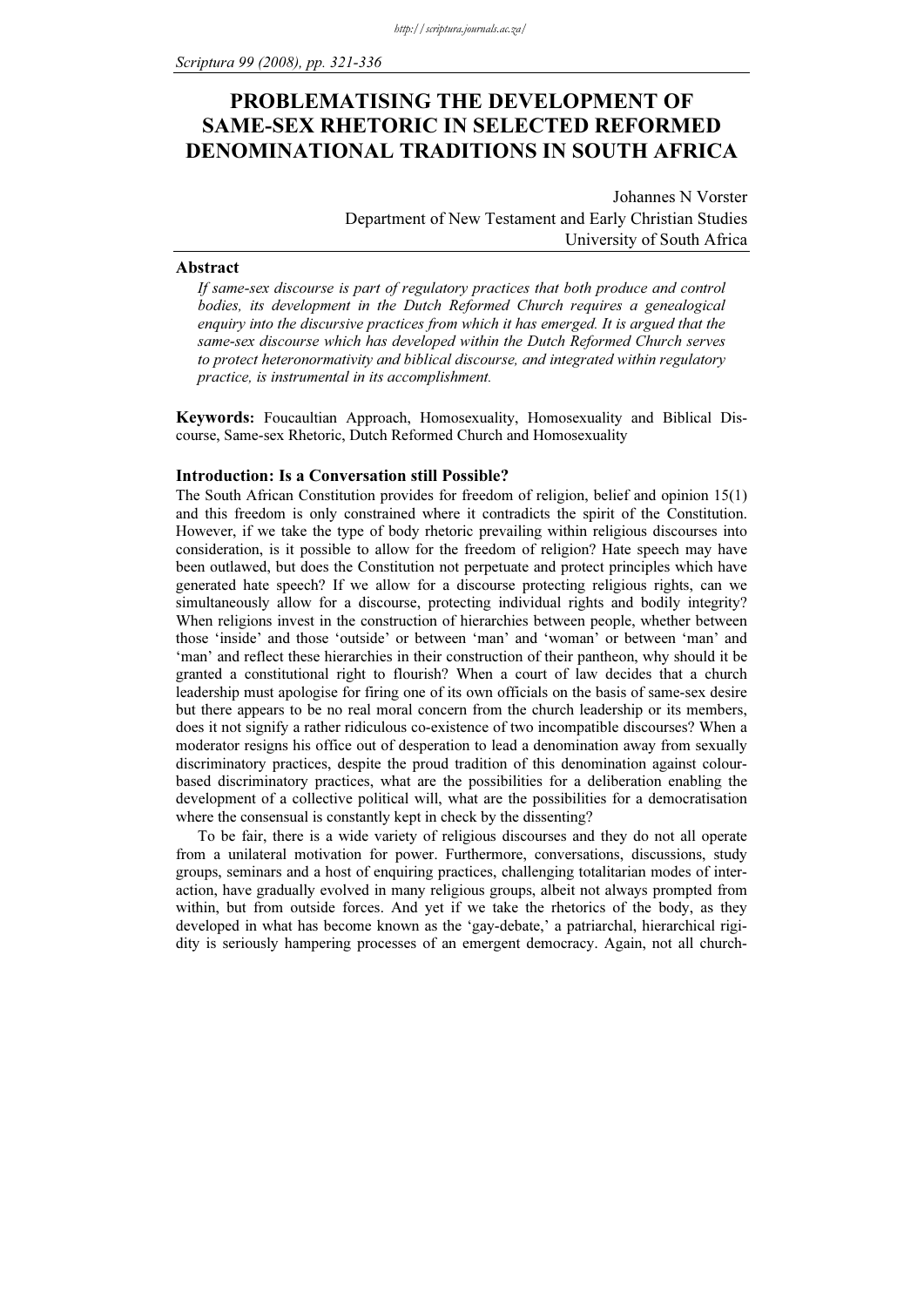going people participate in this ethos, but despite of deliberate delayals in decision-making processes, hosts of enquiring committees or task teams, extensive reports, seminars and conferences, the highest (in their own terms 'broadest') official bodies time and again appear to opt for a rhetoric of the body promoting an engendered hierarchy, consisting of some people more equal than others.

An easy solution does not exist, but if there is to be progression, if there is to be cooperation and identification, we need to ask how rhetoric is possible in a situation where apparently conflicting discourses are required to co-exist. What are the possibilities of rhetoric where apparently incompatible discursive regimes are at work? Conflict, strife, division and dissent, just as the desire for cooperation, consensus, and identification are not strange to rhetoric, since these are exactly the prompters inviting rhetoric (Burke 1969:25). If we may define rhetoric's objective as the construction of discourses which can keep conversations going, which can allow for a mode of persuasion with greater or lesser force in the context of civil address, how does one keep the conversation going when the language of address, the conversational strategies, the conditions for making the conversation work, differ to such an extent as to render conversation practically impossible?

Peters & Rothenbuhler (1989) write that democratisation means to provide access for all to the construction of reality. A construction is only worthy the status of reality if all were able to participate in the construction thereof. For that reason participation becomes the criterion for what democratisation entails. Where participation does not succeed, totalitarianism sets in as all parties are subjected to the construction of a particular reality, and the possibilities of rhetoric are restricted to that of coercion and violence. However, it could be argued that gay persons are not denied membership of the churches and that in the enquiries concerning 'homosexuality' gays were indeed invited to participate in the discussions. Is participation sufficient? Is participation really the concern? What exactly does participation entail?

The problem is not participation, but the discursive conditions and practices prompting and allowing for participation. At stake is a complex conflict between discourses, not easily classified as 'dominant' versus 'marginalised.'<sup>1</sup> What if the legacy of a discursive regime acquired such power that it has virtually become impossible to deliberate and deliberation takes place only by dictating the rules of the game? Why participate when the rules of participation have already been given factual status? To what extent is the recognition of the so-called 'other' determined by such rigid regulatory norms as to render the 'other' unrecognisable? What if a discursive regime has acquired such power that it may inhibit and even destroy the conditions for the formation of an ethical subject? What if the power of a discursive regime obstructs and obfuscates the conditions enabling not only the recognition of the 'self,' but also the capacity of the 'self' for self-recognition and selfformation? How does it become possible where ethical violence is quite clearly the norm? Religious rhetoric often effectively removes the possibility of deliberation by an appeal to an authoritative 'voice,' claiming a particular interpretation as superior by taking recourse

1

Discourse is here used in the Foucaultian sense, referring not only to coherent, cohesive groups of statements, but also to those practices and mechanisms that have produced them. Furthermore, there is a constant interaction between discourse and power; discourse can be seen as the product of power relations, but at the same time it functions to reinforce or resist power. In every society or community production of discourse is controlled in several ways, it is protected by particular mechanisms and practices are called into existence to defend against the onslaught of other discourses. One way of ensuring its dominance and permanency is its institutionalisation which allows for a whole array of practices and mechanisms, both to protect and defend (for a concise, summarised explanation of Foucault's views on discourse, power and knowledge see Mills 2003, 53-79).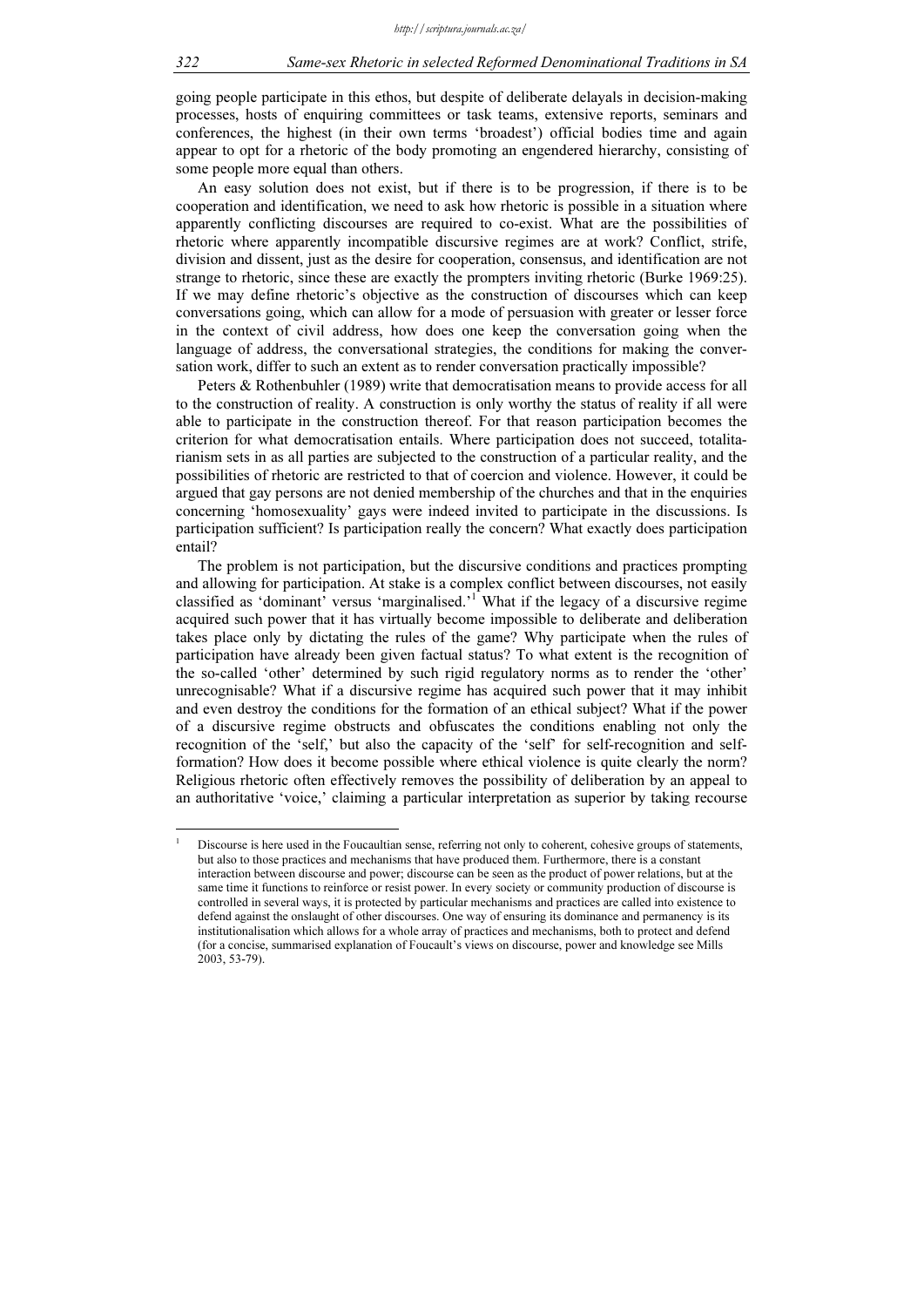either to an untouchable notion such as 'faith' or 'belief' or to an untouchable past, evoking particular traditional interpretations. A mysterious world beyond that of civil society is called upon to decide the outcome of argumentation and a claim of privileged access to this world removes the possibility of deliberation and informed decision-making. The effect is a move to the 'inside' of the group; instead of a public debate, group consolidation takes place, and a discursive edifice with an unshifting foundation, impenetrable walls, uniform enclosing spaces and mechanisms of surveillance are erected, to keep 'insiders' in and 'outsiders' out. The interaction with the 'outside world' can only be that of hostility and alienation.

In this article the emerging same-sex discourse within the reformed tradition in South Africa is problematised to gain some perspective on the mechanisms and processes of power that have operated in its production. In particular attention is paid to the type of rhetoric at work in the integration of biblical discourse in institutionalised denominational practices, regulating same-sex relations. The underlying question is what, or maybe whether, rhetoric is possible once a perspective has been gained on how denominational, institutionalised discourse functions to protect itself. My focus is particularly on the development of same-sex discourse within the Dutch Reformed Church (hereafter DRC). Although a variety of religious communities have been involved in the so-called 'gaydebate,' it has been the DRC which has taken the lead and which has produced the more extensive work on the subject. The work this denomination has produced over more than a decade forms the basis of my enquiry, but it is not restricted to their material only. Enquiries which have been launched by other denominations have also been included. Furthermore, in an attempt to understand the rhetorical mechanisms behind the official policies and statements, not only officially mandated studies by task teams have been taken into consideration, but also letters to the press, articles and letters in church magazines, and press releases have been scrutinised. What has unfolded before my eyes was amazing to the extent that it confirmed exactly Foucault's position on the proliferation of discursive material during the end of the eighteenth, beginning of the nineteenth century in Europe. A regime for the 'policing of sex' has emerged, not policing through the rigidity of a taboo, but the necessity of regulating sex through useful and public discourses (1978:25). Masking its own thirst for power, a unique denominational *scientia sexualis* was produced, publicly motivated by the leadership's desire to make a wise and informed decision. The scope of an article does not provide for a detailed analysis, but it offers the possibility of problematising at least some of the discursive practices produced by and producing the gay-debate.

## The Development of Same-Sex Rhetoric in the DRC

If we wish to consider the way in which the DRC regulated discourse concerning gays, it would be possible to structure it according to three significant events, namely the General Synods of 1986, 2002 and 2007. Although the period, immediately following the General Synod of 2004, can be characterised as one of upheaval, confusion and a specific focus on gay-marriages, no significant changes have taken place as far as the decisions of the church were concerned.

Prior to the arrival of the South African Constitution with its Bill of Rights (chapter 2) in 1997 very little evidence can be provided of what has become a 'gay-problem' within this denomination.<sup>2</sup> To be 'gay' was to be exiled to the taboo-world of the unthinkable and

 2 See Nederduits Gereformeerde Kerk, Agenda van die Algemene Sinode 2002, 246-254 at 14.1.2. (Pretoria: Nederduitse Gereformeerde Kerk), ABID, 1. Cited 30 July 2008. E-mail: ngkinlig@mweb.co.za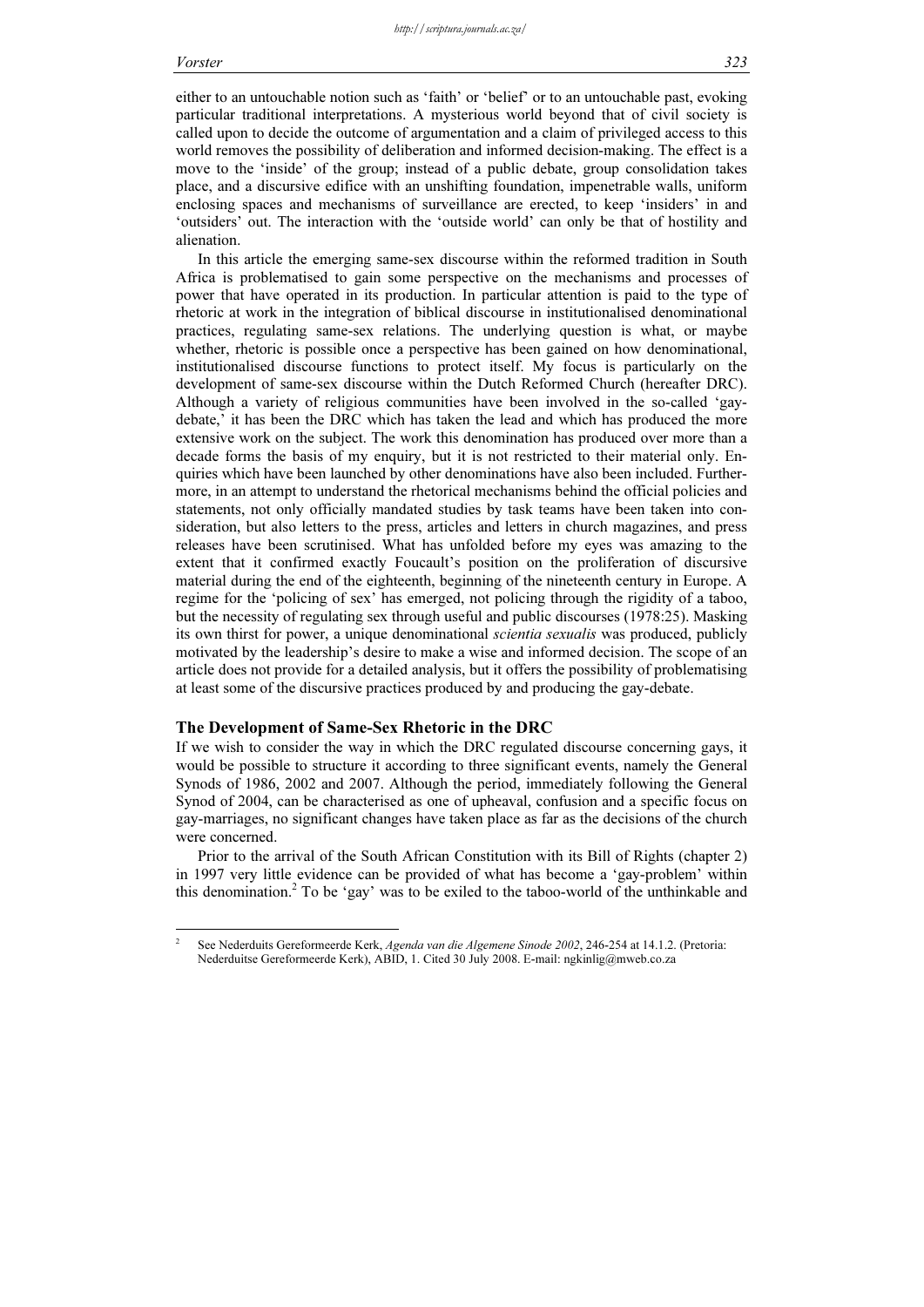unmentionable. One of the decisions taken during a 1986 General Synod of the DRC submitted that homosexuality is a sin, a form of deviant sexuality and against the will of God.<sup>3</sup> In 1986 the discursive system of this denomination on sexuality was protected by a very clear-cut position. Church leadership at that stage, knew that there was a condition such as 'homosexuality,' they knew that Scriptures offered a perspective on 'homosexuality,' they knew what Scriptures had to say on this condition, and they knew that the perspective of Scriptures was negative. In addition they even knew what the will of God was and they knew what attitude to adopt in response. What counted as knowledge concerning sexuality was completely heteronormative with a certainty about the deviancy of same-sex conditions. This was the default situation up to 1986. Normative discourse within the previous regime simply outlawed same-sex desire from public consciousness and were it not for a South African Constitution with a Bill of Rights, it would probably have remained that way.<sup>4</sup> Owing to the size of the Dutch Reformed Church, which is also the biggest mainstream Afrikaner religious community, it is difficult to exactly determine an event or date for the beginning of this debate. What appears to be more certain is that the initial phases of this debate can be located in synchrony with the development of thinking around the Constitution. The 1995 Synod of the Western and Southern Cape instructed its Committee for Doctrine and Contemporary Issues, to submit a report which they duly did in 1999, entitled "Pastoral Guidance to the Homosexual Person" (my translation).<sup>5</sup> Although this report was not intended as forcing a particular decision on the Synod of the Western and Southern Cape, it elicited a flood of letters in the church's official journal, Die Kerkbode.<sup>6</sup> The approaching legislation, such as the Act on the Prevention of Unfair

<sup>3</sup> In an almost tautological sense it is condemned in two clauses: "Homosexuality is in light of the Scriptures a deviant form of sexuality" (my translation), and then again: "Homosexual practices and a homosexual relationship must be declined as in conflict with the will of God as revealed in the Holy Scriptures" (my translation) (Nederduitse Gereformeerde Kerk, Besluite van die Algemene Sinode 1986, 363 at 5.1, 2).

<sup>4</sup> The reports compiled by the Task Team of the General Synod of the Dutch Reformed Church (2007) give the impression that the church paid attention to same-sex relationships owing to the emergence and legitimation of homosexuality as a worldwide ecumenical issue. This is only partially true, since there is a clear escalation in articles, discussion forums and correspondence in official denominational journals, firstly with the advent of a South African Bill of Rights, and secondly when the issue of gay-marriages was looming on the horizon. To the credit of the church-going public there is a clear correspondence between an increased awareness for equal rights prompted by the Bill of Rights and a sensitivity for the rights of gay persons (Nederduitse Gereformeerde Kerk, Agenda Deel I: Dokumentebundel vir die 13de Vergadering van die Algemene Sinode van die Nederduitse Gereformeerde Kerk, Boksburg 4-7 Junie 2007. Verslag van die Taakspan: Homoseksualiteit, 145 – bylaag 1, 1, also 164, bylaag 2, 1.1 and 171, bylaag 2, 2.1.

<sup>5</sup> The objective of this report, which was mandated in 1995, quite balanced and sympathetic, was nonetheless pastoral. How homosexuality was here regarded as a condition in need of 'pastoral guidance,' a condition which must be remedied, should not be overlooked (see Nederduitse Gereformeerde Kerk, Agenda 1999: Bylae A13-1 van die Verslag van die Kommissie vir Leer en Aktuele Sake van Wes- en Suid-Kaap Sinode. Pastoraat aan die homoseksuele persoon. (Pretoria: Nederduitse Gereformeerde Kerk, 1999).

See for example: Lidmate verskil skerp oor homo-verslag, September 1999. Die Kerkbode 163(6), front page; Wessels, F 1999 (September). Vet in vuur oor homoseksualiteit, Die Kerkbode 163(7), 8; Wes-Tvl verander besluit oor homoseksualiteit, 1999 (September). Die Kerkbode 163(8), 2; Luyt, C 1999 (October). Nie weer na te dink oor homoseks, Die Kerkbode 163(9), 7; Kloppers, BJ 1999 (November). Homo's laat gesin uit NG Kerk loop, Die Kerkbode 163(11), 9; De Villiers, E 1999 (November). 'Prosedure' pootjie debat oor homo's, Die Kerkbode 163(11), 9; Die Kerkraad, 1999 (November). Wat sê die Here oor homoseksualiteit, Die Kerkbode 163(13), 5; Botha, A 1999 (November). Gemeentes wil oor gays praat, Die Kerkbode 163(13), 5; Benadé, L 1999 (December). Gay-wees nie ál wat Bybel verbied, Die Kerkbode 163(16), 7; see also, for example, the response on the *Declaration of Faith 2000*, 1999 (July). Die Kerkbode 163, no. 7, in which the 15th declaration briefly touched on homosexuality; Janse van Rensburg, R 1999 (September). Wat God van homoseksualiteit dink… Die Kerkbode 163(8), 8; Viljoen, WJ 1999 (September). Homo's misbruik hulle seksualiteit, Die Kerkbode 163(8), 8.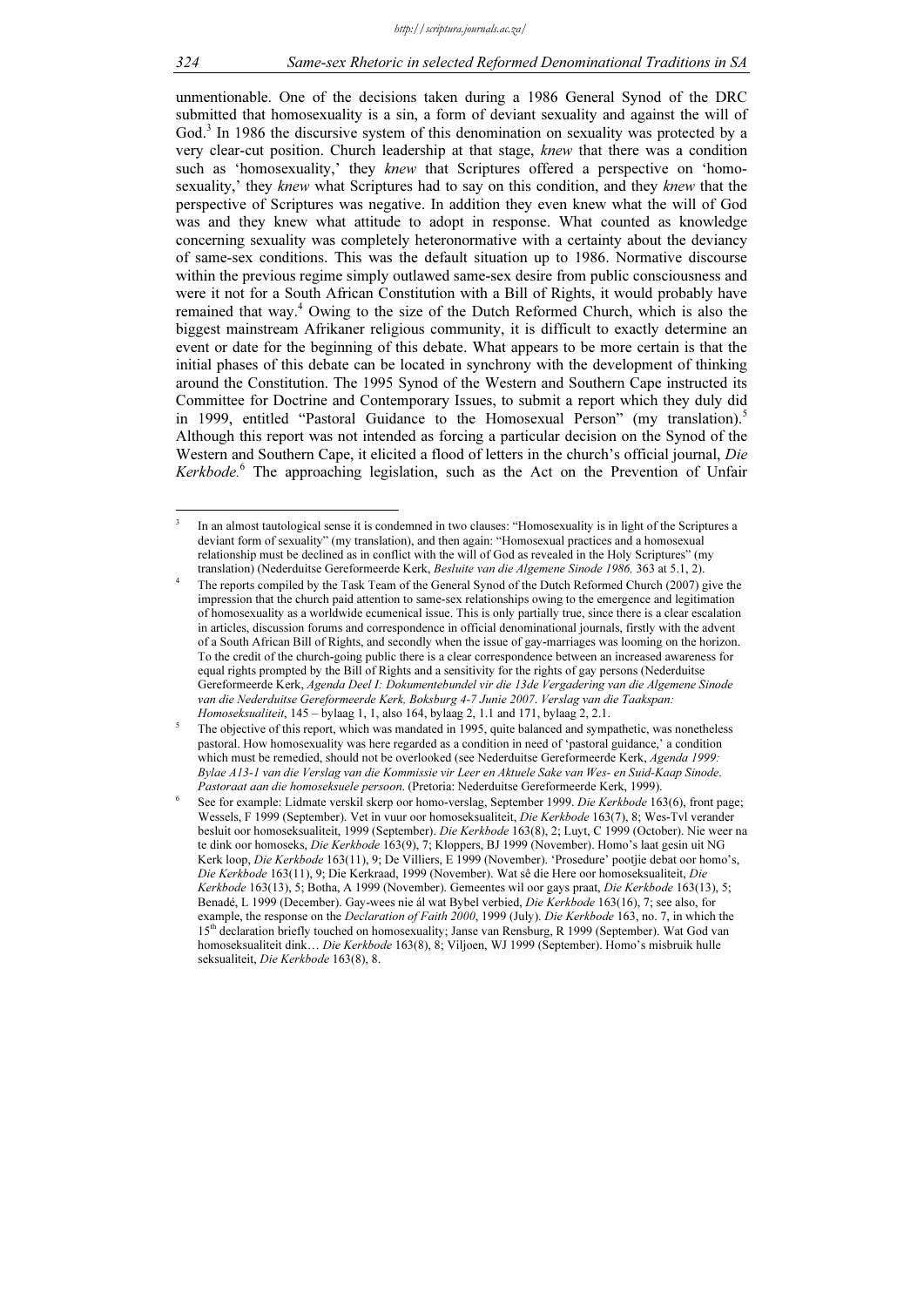Discrimination, and the (at that stage looming) Civil Union Bill simultaneously contributed to put same-sex relations into public discourse, thereby enacting counter regulatory procedures.<sup>7</sup> The period since 1986 can be characterised by an increasing proliferation of discursive practices concerning same-sex relations. Same-sex relationships were given a public presence via study groups, task committees, seminars, conferences, official meetings, and widespread public correspondence. Each of these practices can be seen as a reiterated speech act that is power enacted, allowing for the development of a rhetoric which was to ensure and protect the continuity of dominant denominational discourse.

And yet, it was at the General Synod of 2002 that the decision of the 1986 Synod was revoked.<sup>8</sup> No decision was taken except that the Synod can no longer abide by its 1986 decision. The 'light of Scriptures' that shone so clearly, has apparently significantly dimmed! The decision was, however, interpreted to imply that an open situation has dawned in anticipation of what would happen at the next General Synod; furthermore, that a comprehensive study concerning homosexuality should be done, that the church acknowledges and apologises for wrongdoing concerning gay members and that gays were welcomed in local congregations. The decision was also interpreted not to imply that a marriage could be anything but a union between one man and one woman according to Scriptures.<sup>9</sup> It would not be too far off the mark to see 2002 within this denomination as the year for the official problematisation of gay identity.<sup>10</sup> The default dominant discourse of which the 1986 decision was an expression, was for the first time critically questioned in public. This, however, did not mean an abolishment of what was made into a problem, but it was to set the scene for the development of discourse which would regulate same-sex in a manner so as to protect and ensure the continuity of the system. From 2002 the 'gay problem' remained on every synod including the General Synod's agenda and although no decisions were taken, committees of inquiry were mandated to investigate what constituted the 'gay problem.'

In 2004 homosexuality was again on the agenda of the General Synod, but as predicted by some,<sup>11</sup> no decision was taken and apparently the *status quo* remained virtually the same when only the decisions of the General Synod are taken into consideration.<sup>12</sup> However, if

<sup>7</sup> See for example the opinions of Danie du Toit, Kobus van Rooyen and Kenneth Meshoe in Gay-huwelike mag nié, 2001 (February), Die Kerkbode 164(1), 1 by this time refuted by reality, and in Wet op Gelykheid "Bied nie agterdeur vir Gay-huwelike," 2000 (April), Die Kerkbode 164(3), 2, the opinions of Kobus van Rooyen (again) and Carl Lemhkuhl, by this time also refuted by reality; also De Swardt, AJ 2000 (March). Gay huwelike te skandelik om te noem, Die Kerkbode 164(2), 13.

<sup>8</sup> See Nederduits Gereformeerde Kerk, Agenda, Notule en Besluiteregister van die Algemene Sinode 2002, (Pretoria: Nederduitse Gereformeerde Kerk, 2002; ABID: ngkinlig@mweb.co.za), 246-254, at 14.1.2; 14.11.1 and also 554 at 14.1 of the Minutes; of the Register of Decisions, 624 at 12.1. However at the same time the Orange Free State's Synod's point for discussion which explicitly establishes a continuity with the 1986 Synod's view on homosexuality as against Scriptures is referred to the Committee tasked to make a study of homosexuality; see Nederduitse Gereformeerde Kerk, Algemene Sinode 2002, Beskrywingspunt van OVS Sinode, 436-439 and Notule, 504.

<sup>9</sup> See Nederduitse Gereformeerde Kerk, Die elfde Algemene Sinode – 2004. D. Inhoudelike Notule: 14. Homoseksualiteit, 1-6 (Pretoria: Nederduitse Gereformeerde Kerk, 2004; ABID: ngkinlig@mweb.co.za), 39.

<sup>&</sup>lt;sup>10</sup> 'Problematisation' should here be seen in a Foucaultian sense. Although the official decisions kept the issue in suspense, the document which formed part of the General Synod's agenda clearly questioned dominant discourse's perspective.

<sup>11</sup> See "Gay-verslag sal nie finale antwoorde hê", Die Kerkbode (11/06/04), n.p. [cited 25 November 2008]. Online:http:// Op Die Rand Van Die Beloofde Land, Die Kerkbode (22/10/04) n.p. [cited 25 November 2008]. Online: http://kerkbode.co.za/kerkbode/berig.asp?id=315

See in this respect, Nederduitse Gereformeerde Kerk, Algemene Sinode - 2004. F.1.9 Besluiteregister: 3.Homoseksualiteit, 3.1-3.7 (Pretoria: Nederduitse Gereformeerde Kerk, 2004: ABID: E-mail: ngkinlig@mweb.co.za), 433.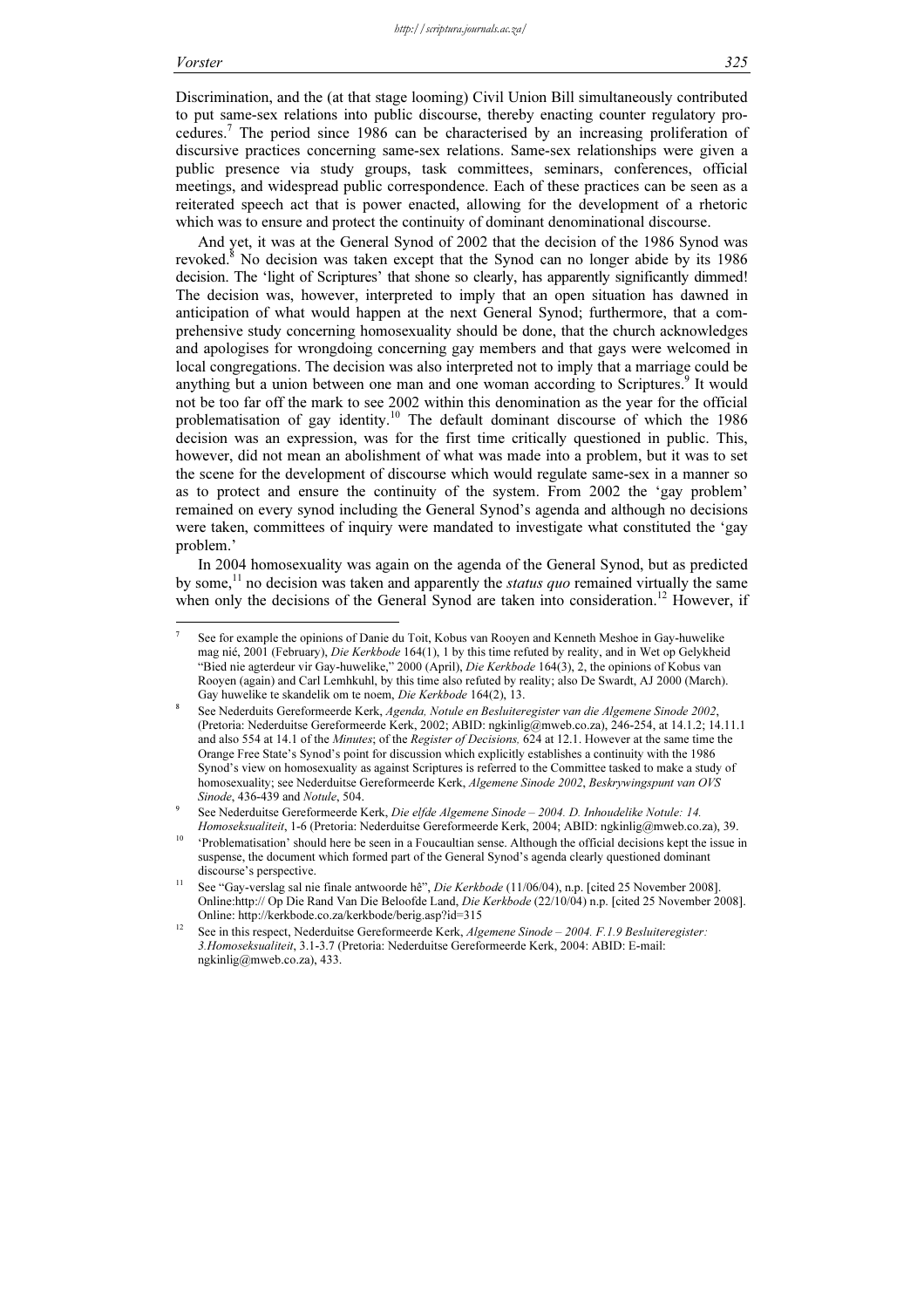the recommendations of the enquiring Committee are taken into consideration, subtle, but significant shifts have appeared. Whereas the 2002 recommendations report could be characterised by excessive theologising, criss-crossed by dogmatic and ethical jargon, and introducing irrelevant distinctions,<sup>13</sup> all in an attempt to understand the 'problem' of homosexuality, the 2004 recommendations have shifted its focus to the ministry of the church. Not only was the rhetorical objective to remove prejudice against gay persons, but the discourse consistently reflects two main opposing parties within the church. Its most significant feature is, however, the shift from the 'problem' of homosexuality to the 'problem' of the churchgoing people (including their leadership) entrenching themselves in two opposing trenches on the issue of homosexuality. The focus has now become the rhetorical mode in which the discourse or deliberation on homosexuality should be constructed (see 4.7) as can also be seen by the deliberate attempt to seek a 'meeting of minds' via an appeal to attitude (4.7.1), to an emphasis on similarities, but also on existing diversities.<sup>14</sup> The question has shifted to how discourse concerning gays is to be regulated.

Gay discourse is regulated by evoking a conversational scenario, in which the church is prompted by the task committee on 'homosexuality' to adopt the passive position of the 'listener'. Three oracular sites are proposed: firstly, the Bible, which can be seen as an evocation of the canonical principle; secondly, 'non-theological factors' which refer to the disciplinary principle and thirdly, those who have actual experience of homosexual conditions whether directly or indirectly, which can be seen as an expression of the confessional principle. At first sight these three sites apparently function as informative sources concerning the gay debate. However, the adoption of a 'listening' position should be seen as extremely metaphoric, because what is at stake is a regulation of the interpretative act. The 'taking seriously of the Bible' should happen within the constraints of reformed readings of the Bible, of which the consolidating feature is the acknowledgement of its authority. The act of 'listening' must therefore take place within the already given confinements of reformed tradition. For that reason a distinction can also be made between 'responsible' exegesis and theology and the implied 'irresponsible' which obviously requires no attention, a 'responsible' hermeneutics and an implied 'iresponsible' hermemeneutics as framework for understanding. By evoking the disciplinary principle, knowledge generated by the experts, those in the field of the 'bio-psychosocial' are regulated by its integration into the knowledge production of the DRC. However, the knowledge integrated must again be constrained by 'insider' interest.<sup>15</sup> The consensus thus effected can be characterised as 'responsible,' based on 'reliable knowledge' that is not contaminated by contextual contingencies. In the final instance expression is given to the confessional principle, allowing for all interested parties to join the 'conversation'. However, the knowledge gained by this open approach, which indeed allows for the participation of gay persons, is to be regarded as non-normative. And yet, the confessional mode of knowledge acquisition puts the confessor in the vulnerable position of

<sup>&</sup>lt;sup>13</sup> See for example the rather outdated and absurd biblically inspired intepretative principle making a distinction between the spirit and the letter (Nederduitse Gereformeerde Kerk, Algemene Sinode - 2002. Agenda at 14.2.7) in an attempt to move its readership to understand the (S)spirit in the letter ("die (G)gees in die letter"). This forms a recurring theme throughout the document (see 14.3.2; 3.3; 4.3; 4.4; 6.4; 7.5); the same applies to the distinction between 'torah' and 'nomos' (14.4) and between 'sexus,' 'eros,' 'philia,' and 'agapè' (14.9.2-6), in Nederduitse Gereformeerde Kerk, Algemene Sinode - 2002. Agenda: 14. Homoseksualiteit at 14.1-11.<br><sup>14</sup> See Nederduitse Gereformeerde Kerk, Algemene Sinode – 2004. Agenda 138-151 at 4.7.

<sup>15</sup> The sources selected and used within the disciplinary field must promote "meaningful and informed conversation in the church" (sinvolle en ingeligte gesprek in die kerk – italics mine) and should not be detrimental to this insider conversation (see Nederduitse Gereformeerde Kerk, Algemene Sinode – 2004 Agenda at 4.7.2.2.\*2).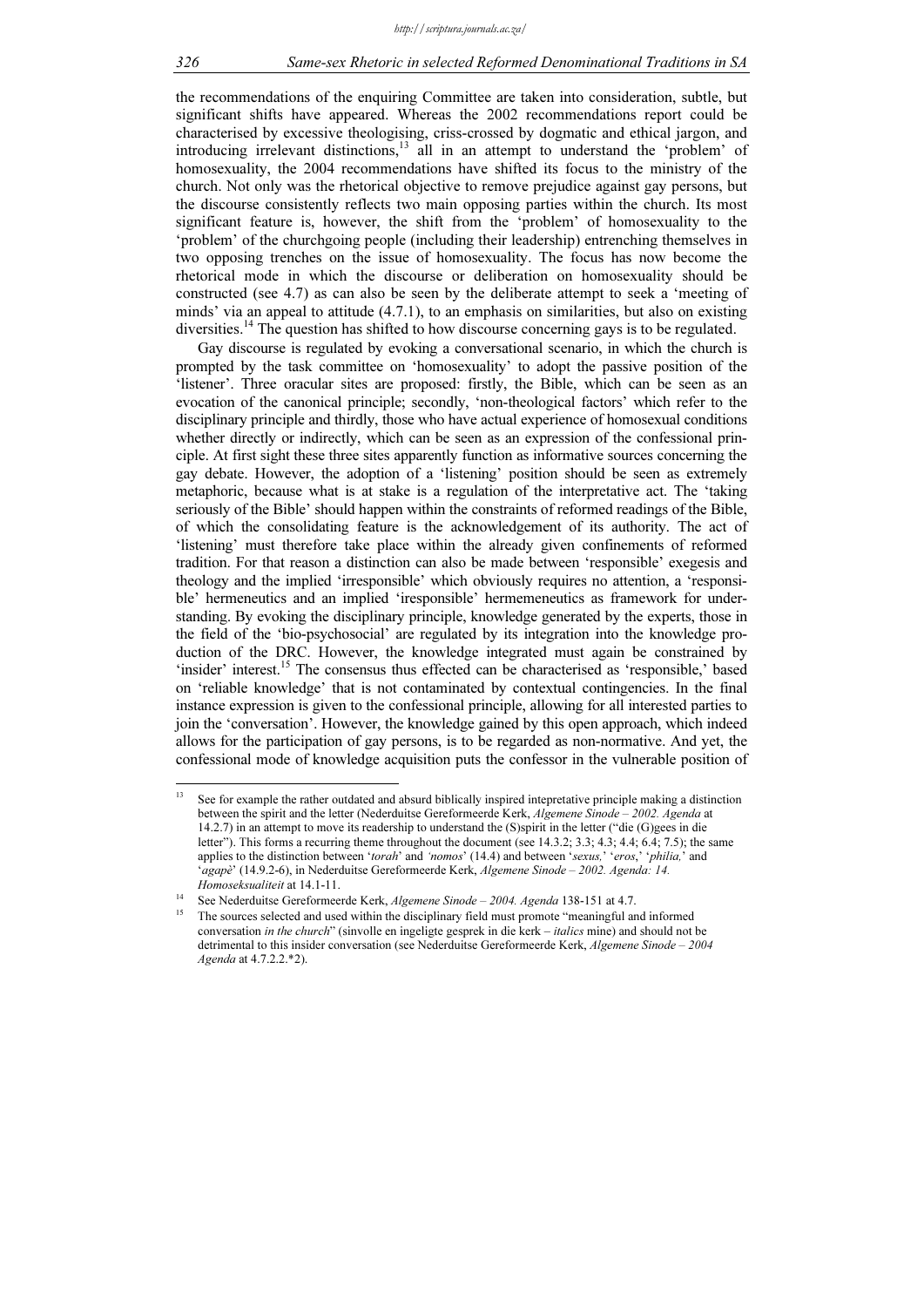submission – no outcome is guaranteed, no promise is made, but the listener occupies the position of 'judge.' Knowledge produced by the interpretative act is therefore regulated according to a strict normative hierarchy fencing in what may count as knowledge within reformed tradition, but excluding what is not in continuity with this tradition.

Despite of the acknowledgement of multiple interpretational possibilites, an interpretation, rendering marriage as an institutional rite not only restricted to a man and a woman, is excluded. As a matter of fact, just as in 2002 the canonical principle functioned as mechanism to confirm the heteronormativity of marriage, thereby regulating the exclusion of same-sex partners from a discursive practice of immense social power. In the period 2004 to 2007 the appeal to the canonical principle regulating the exclusion of samesex couples from the institution of marriage would be constantly implemented, despite of the DRC's acknowledgement of multiple interpretational possibilities and despite of the accumulative production of discourse concerned with same-sex problematisation.

Same-sex discourse generated during the period 2004 to 2007 centred around two issues, namely gay marriages within the context of an emerging Civil Union Bill and access of gays to the office of minister, that is, access to the power structures of the institution. These two issues are not unrelated. Excluding gays from marriage, compels them into the realm of 'taboo' – into the possibility of extra-marital sex, if they were to engage in a samesex relationship…and this implies an inappropriate lifestyle for a minister. There is also another level of relatedness. Both the issues of gay marriages and access to church hierarchy concern institutional space. The same-sex discourse produced during this period was concerned with the regulation of institutional space; in the case of gay marriages the institution of marriage was at stake, and although partially belonging to the private sphere, marriage has always been an institutional locus for the regulation of social order whichever order may at that stage be the order of the day. On the one hand, it serves to reflect the social order of its day, but on the other hand, embedded in a variety of power relations it also serves to produce a particular order. With a Bill of Rights of which the regulatory impulses have shifted away from marriage as a site for the regulation of desire, various possibilities have opened. The church, however, was in a dilemma because marriage as a mechanism for social control has always been part of denominational strategy to ensure its continued existence. The nuclear family functions as a relay between past, present and future – as the site for the incorporation of traditions, it also functions formatively with a view to the future. Ensuring marriage between a 'man' and a 'woman' with the possibility of reproduction is an almost unnegotiable strategy for its future survival. It was therefore fairly clear from 2004 that despite of a host of practices producing same-sex discourse, regulatory practice excluding gays from both the institution of marriage and access to church hierarchy would have won the day, irrespective of the noble intentions of many individuals involved in the project to emancipate reformed tradition.

From 2004 the battle to ensure the domination and continuation of heteronormative discourse in both the institutions of marriage and church hierarchy intensified. This was partly due to increasing pressure from the judiciary on the legislative to get rid of the 1961 Marriage Act and introduce a Civil Union Bill aligning with the Bill of Rights.<sup>16</sup>

See for example the case of Fourie and Bonthuys (30 November 2004) in which the Appeal Court ruled in their favour and which also led the Constitutional Court to request the state to revise marriage legislation after allowing hearings from groups with vested interests. On 1 December 2004 the DRC via its General Secretary issued a press release reiterating the church's position on marriage as a union between one man and one woman (see Gerber, K 2004. Nederduitse Gereformeerde Kerk, Mediavrystelling: Hofuitspraak oor Gay Huwelike. Online: http://www.ngkerk.org.za/Hofuitspraak%20Gay-huwelike%Pers.htm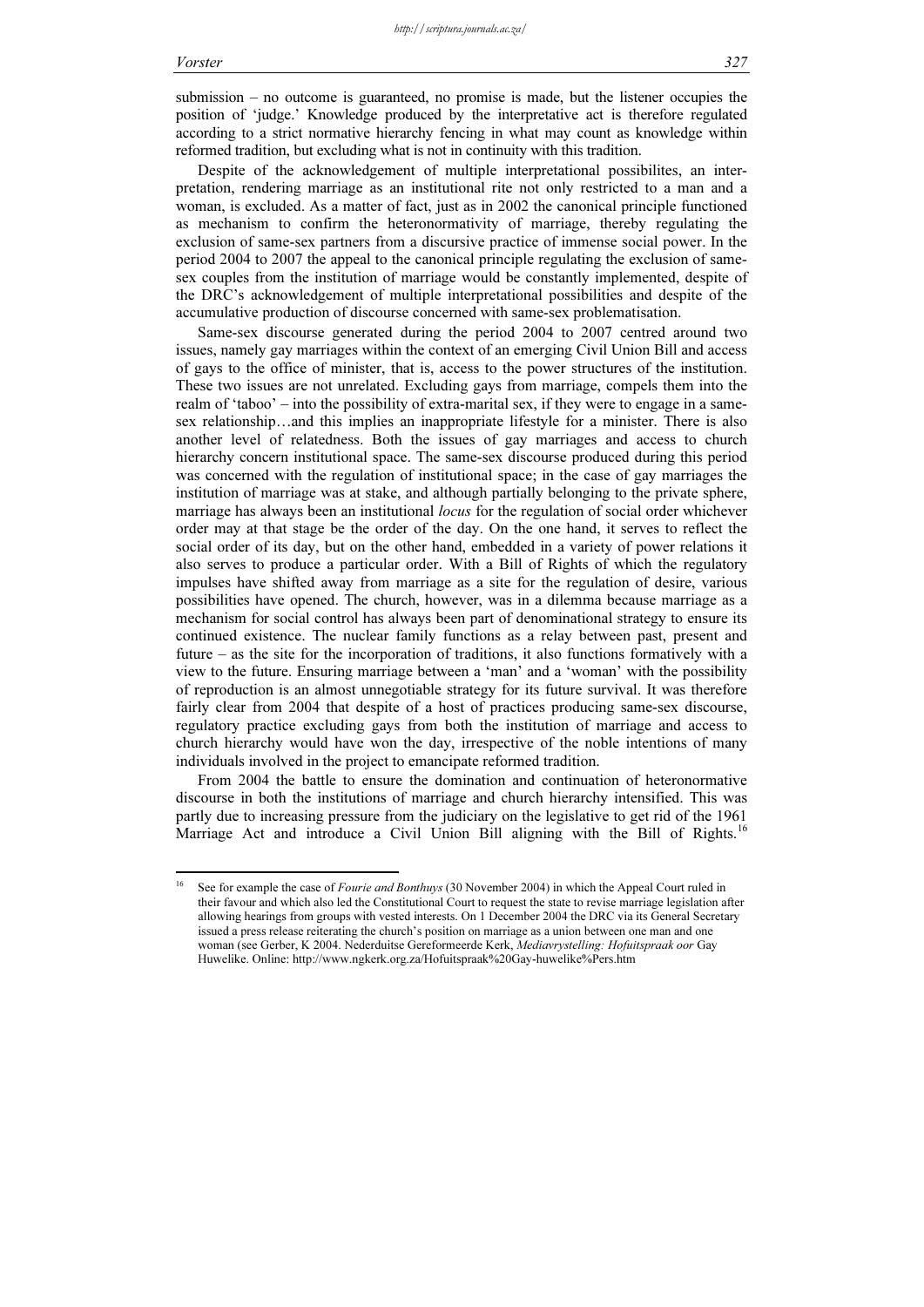Heteronormative discourse, on the other hand, was not only dominant among denominational public, but despite of several resisting voices, it was also still strongly represented in the hierarchies of the church. For that reason, the decision made by the General Synod in 2002 and repeated in 2004 regulating marital relationship had to be repeatedly cited in order to assure continuity with the reformed tradition and to ward off discourse which may pose a threat to this continuity … and each time it was cited, it was the power of heteronormativity enacted.<sup>17</sup>In the official response to the Civil Unions Bill, heteronormative discourse was again enacted when it is explained to the Committee that the reformed tradition views marriage as a union between one man and one woman as unnegotiable. Although recognition is given to social changes rendering alternative forms of family life, the nuclear family with the possibility of reproduction is related to peace, stability, progression and the establishment of healthy values. The deepseated differences of opinion regarding regarding the mode of union between same-sex couples were reflected, rendering this an area of negotiability. Although discrimination against same-sex relations is condemned, the DRC requested that marriage remains a site of heteronormative control. The objective was clearly to establish heteronormative immunity for 'marriage' while allowing some kind of union next to it.<sup>18</sup> Despite of its attempt to protect the heteronormativity of Christian marriage, the presentation's publication created such a furore in the DRC that its continuity with reformed tradition had to be defended and its credibility as dominant discourse had to be established in two press releases.<sup>19</sup>

It comes as no surprise that the General Synod of 2007 ended up with two reports presented by the Task Team on Homosexuality, of which the first presented as Bylaag 1 (Addendum 1), reflects a more enlightened position. However, it is explicitly stated that it would still be more acceptable if marriage is defined in 'heterosexual terms' and that a new institution iuxtaposed to marriage be created for gay couples.<sup>20</sup>The eventual decisions taken by General Synod demonstrate to what extent heteronormative discourse succeeded in

 $\overline{17}$ The decision reads: "According to our understanding of Scriptures only the union between one man and one woman can be seen as marriage" (my translation, see Nederduitse Gereformeerde Kerk, Algemene Sinode – 2002. Besluiteregister 624 at 12.11.2 and Nederduitse Gereformeerde Kerk, Algemene Sinode – 2004. Inhoudelike Notule 374, at 4.10.5 and 433, F.1.9.3.3.5).

<sup>18</sup> The intended impression was obviously to simulate equal status for such a union and this was also explicitly stated. However, the stylistics suggested rather a mode of discourse protecting heteronormativity as basis for what is called marriage. This can be seen in the reference to its unnegotiability, while the position of same-sex relations are seen as highly negotiable (stability, familiarity versus instability, infamiliarity), marriage is qualified as 'healthy' and contributing to 'healthy values' rendering a site where positive civil values can be taught; whereas the reformed tradition would experience any alternative to a heterosexual marriage as a 'threat,' gays are not even sure themselves whether they would opt for what is known as 'marriage.' In suggesting a way forward, a proposal for one umbrella law is made which would render equal status to all 'similar unions' in other cultures and religions. When these are referred to (Jews, Muslims, Hindus, Buddhists, African religions), same-sex relations join the queue of other religions and cultures, albeit in last position! (see Gerber, JJ and Du Toit, BJ 2006. Nederduitse Gereformeerde Kerk, Voorlegging aan die Porefeulje-Komitee van die Departement van Binnelandse Sake oor die Wysiging van die Huwelikswet (Wet No. 25 van 1961): reaksie op die Konsepwet vir Burgerlike Verbintenisse (Civil Unions Bill) – 3 October 2006. (Pretoria: Nederduitse Gereformeerde Kerk). Online: www.ngkerk.org.za

<sup>19</sup> See Nederduitse Gereformeerde Kerk, Agenda Deel I -2007: Mediavrystelling: Die NG Kerk en die Voorgestelde Huwelikswet/Wet op Siviele Verbintenisse – 18 October 2006, at 2.3.8.\*1; also Agenda Deel I – 2007: Verklaring van die Moderatuur van die NG Kerk oor Misverstande ten opsigte van die Voorlegging aan die Parlementêre Portefeulje Komitee Rakende Wetgewing oor Huwelike en Burgerlike Verbintenisse – 27 October 2006, at 2.3.8.\*2; see also the letter by Burger, C at 2.3.9, and the accompanying letter written by Du Toit, B and Gerber, K 2006. Nederduitse Gereformeerde Kerk, Begeleidende Brief met Voorlegging oor Huwelikswet (spesifiek die Wetsontwerp of Burgerlike Verbintenisse). Online:<br>http://www.ngkerk.org.za/Mediaverklaring.asp?pid=23&sinid=22 – cited 17 April 2007.

See Nederduitse Gereformeerde Kerk, Agenda Deel I:Bylaag 1. Homoseksualiteit – 2007 at 3.4.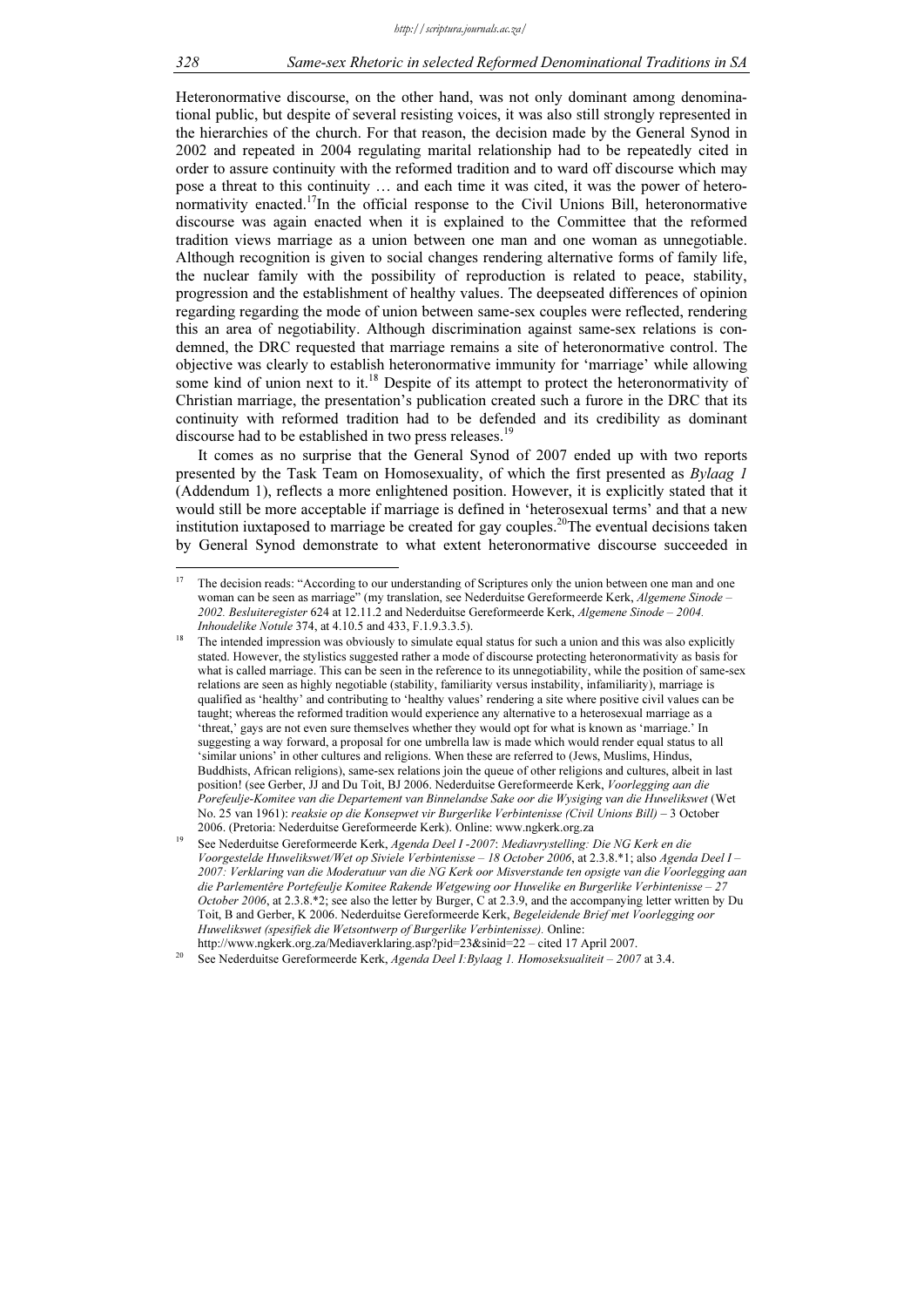protecting its continuity and maintaining a marginalised position for same-sex discourse. Marriage remains an exclusive heterosexual domain; as a matter of fact, it is in addition quite explicitly formulated that homosexual relationships and marriages cannot be accepted as alternative for marriage; if access to the office of minister is sought by a gay person, celibacy is mandated … and that despite all the discursive practices in the generation of knowledge concerning same-sex relationships, humanity's sexuality is still divided into hetero- and homosexuals!

# How Biblical Discourse functioned in the Protection of the Dominant Discourse

Foucault has indicated that in every society and community primary narratives are in circulation that function as documents or symbols of power. These narratives do not simply function as sources of information, as the substantiatory basis for arguments and conduct – they are far more powerful than that, because they exhibit a productive force. As normative they function catalystically as part of regulatory practices, regulating and governing the products of their produce. Productively functioning as part of regulatory practices these narratives function in the making and regulating of bodies in communities. If power comes into existence by virtue of the repetitive act, each and every instantiation of these writings allows for an increase in their power. Whichever or whatever interpretation is given to these primary narratives it is not as forceful as the act of its citation, because in the act of citation lies what Foucault has called the 'dream of masked repetition.' According to him the 'topheaviness of the original text' allows for an *ad infinitum* creation of discourses and therefore also allows to say something which the original text has not really said; yet what is said in citational mode, whether that be commentary, reference, quotation, can only be said "on condition that it is the text itself which is uttered, uttered and in some ways, finalised" (1972 [1971]:221).

Like a refrain, the reformed tradition insists on the citation of Scriptures in the problematisation of gay relationships in the church. In nearly every official document of the reformed tradition, whether that be Acts of their synods, or official policy statements addressed to either Government or public, whether that be their official journals or official reports or meetings by enquiring subcommittees, one or the other reference, in differing degrees, are made to biblical discourse, its representation in terms of truth and knowledge.<sup>21</sup> But the same applies to unofficial correspondence, such as private and public letters,

<sup>21</sup> Just two examples: In the presentation of a reaction on the draft act for the Civil Unions Bill the Reformed Churches in Southern Africa issued a statement addressed to Ms Chohan-Kota and Mr Chauke respectively chair of the Portfolio Committee on Justice and Constitutional Development and of Portfolio Committee on Home Affairs, the very first statement reads: "According to Scriptures homosexual behaviour is against the order of creation (*contra naturam*)." And then in an argument from authority, Scriptures is then immediately deified with "God instituted the heterosexual monogamous marriage as the space within which sexuality must take place" (my translation; see Gereformeerde Kerke in Suid-Afrika: Voorlegging aan die Portefeulje-Komitee van die Departement van Binnelandse Sake oor die wysiging van die Huwelikswet (Wet no. 25 van 1961): reaksie op die Konsepwet vir Burgerlike Verbintenisse – 2006. Brief van Skriba Deputate vir gesprek met die owerheid (Dr N Vorster). Potchefstroom: Gereformeerde Kerke in Suid-Afrika. Online: http://www.gksa.org.za/aktueel/brief%20regering.asp –in a similar, yet more explanatory manner the DRC sketches to representatives of the Department of Internal Affairs how the Bible functions as 'guideline' for denominational activities and how same-sex relations are studied in 'light of Scriptures' and how legislation should allow room for the use of canonical documents (see Nederduitse Gereformeerde Kerk, *Voorlegging* aan die Portefeulje-Komitee van die Departement van Binnelandse Sake oor die wysiging van die Huwelikswet (Wet no. 25 van 1961): Reaksie op die Konsepwet vir Burgerlike Verbintenisse – 3 Oktober 2006. Brief van Algemene Sekretaris (Dr JJ Gerber) en Parlementêre Lessenaar (Dr BJ du Toit). Pretoria: Nederduitse Gereformeerde Kerk. Online: http://www.ngkerk.org.za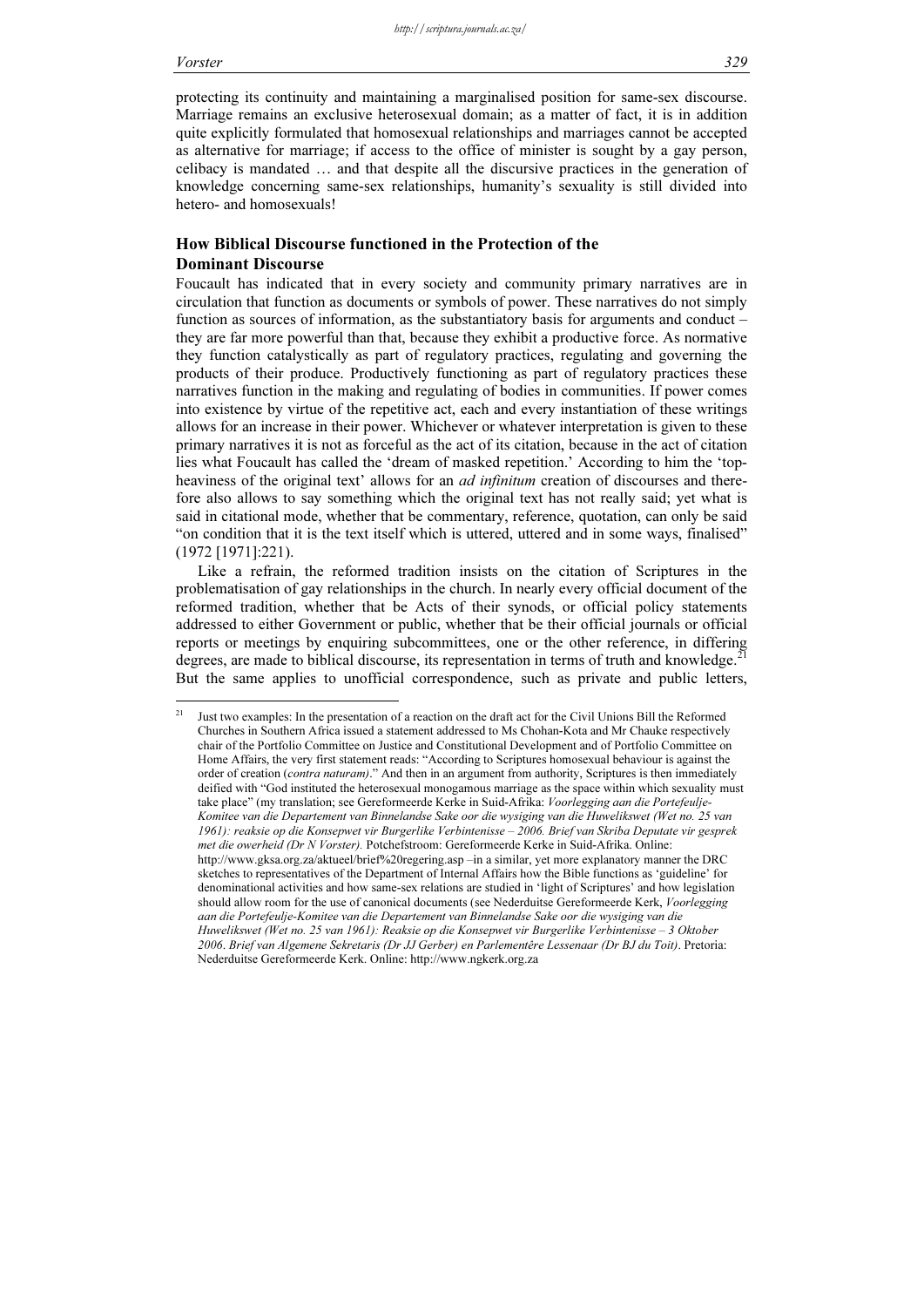statements, seminars et cetera.<sup>22</sup> Same-sex relations are made into a problem of truth, in which biblical discourse must function normatively in regulatory practice, more specifically, biblical discourse occupies the position of a point of alignment, regulating the degree of continuity and thereby also drawing a line between 'inside' and 'outside.' The higher the degree of continuity between Bible and commentary can be argued, the more authoritative the viewpoint becomes.

For that reason it becomes the reservoir of truths, the source containing some kind of concealed mysterious knowledge that has to inform denominational policy. It is the archive of reformed tradition and the fundamental assumption is its oracular capacity which has to be recovered. And the process of obtaining this mysterious knowledge is that of painstaking excavation and recovery, a never-ending search for an ever-hidden piece of wisdom, supposedly to be found at the origins of the texts, even beyond the origins at the feet of the original source. Foucault writes that it is this assumed stability, this enduring permanence of the primary text which lends it its capacity to be always updated, to be credited with multiple and hidden meanings, to be a reservoir of wealth from which the treasures have to be recovered and which ultimately 'creates an open possibility for discussion' (1972 [1971]:221). The search for the recovery of concealed wisdom does not have an end, there is no object to be found except to discover for the first time what has already been discovered.<sup>23</sup> It is in this constantly repeated excavational act where power is produced and where the principle of hierarchy is time and again activated lending canonical status to the act of citation.

There is of course, no search, no recovery, no discovery – only a covering-up of our own political agendas and strategies, a process of appropriation for self-empowerment. The process of excavation, which biblical scholars would call 'exegesis,' takes place with a lexicon of our own design; the archaeological tools we use were not only manufactured in modern factories, but are technological extensions of our bodies, embedded and formed by contemporary culture. We avail ourselves of the discursive repertoire we currently have available, and so, we see what we have been trained or brainwashed to see; we quite often destroy what we have not been trained to see or even what we do not want to see.<sup>24</sup> The 'findings' we thus produce quite often resemble exactly what we knew we would find. However, the 'search,' the excavational process, the exegesis in itself, allowed for the emergence of power, irrespective of what has been found. It is in the repetitive act of interpretation of the primary text, of commenting on the canonical document, that power generates discourse making and structuring the realities we occupy. As such the primary text and commentary in continuation with the primary text become a regulatory mechanism for the structuring of society.

Biblical discourse is both product of power and part of regulatory practice governing the bodies it produces. When biblical discourse is seen to function as part of regulatory practice the constant insistence on 'profound,' 'serious' and 'responsible' readings, interpretations or exegesis of the Bible becomes clear. It becomes clear why task teams or committees, study groups, experts, a continuous flow of interpreters have to be part of a never-ending

<sup>&</sup>lt;sup>22</sup> See for example the Conference held by the NG Gemeente Skuilkrans Pretoria, *Homoseksualiteit: Wat sê ons* vir mekaar? - 19 September 2002. Program. Pretoria: Nederduitse Gereformeerde Kerk. Online: http://www.ngkerk.org.za/homoseksualiteit.htm, specifically the paper by André Bartlett, "Homoseksualiteit: wat sê … Die Bybel".

<sup>23</sup> Foucault formulates: "It [the commentary's role] must … say, for the first time, what has already been said, and repeat tirelessly what was, nevertheless, never said" (:221).

See for example Arondekar (2005) who shows how the colonial archive, accessed by colonial methodologies, perpetuates itself in the production of a colonial historiography on sexuality.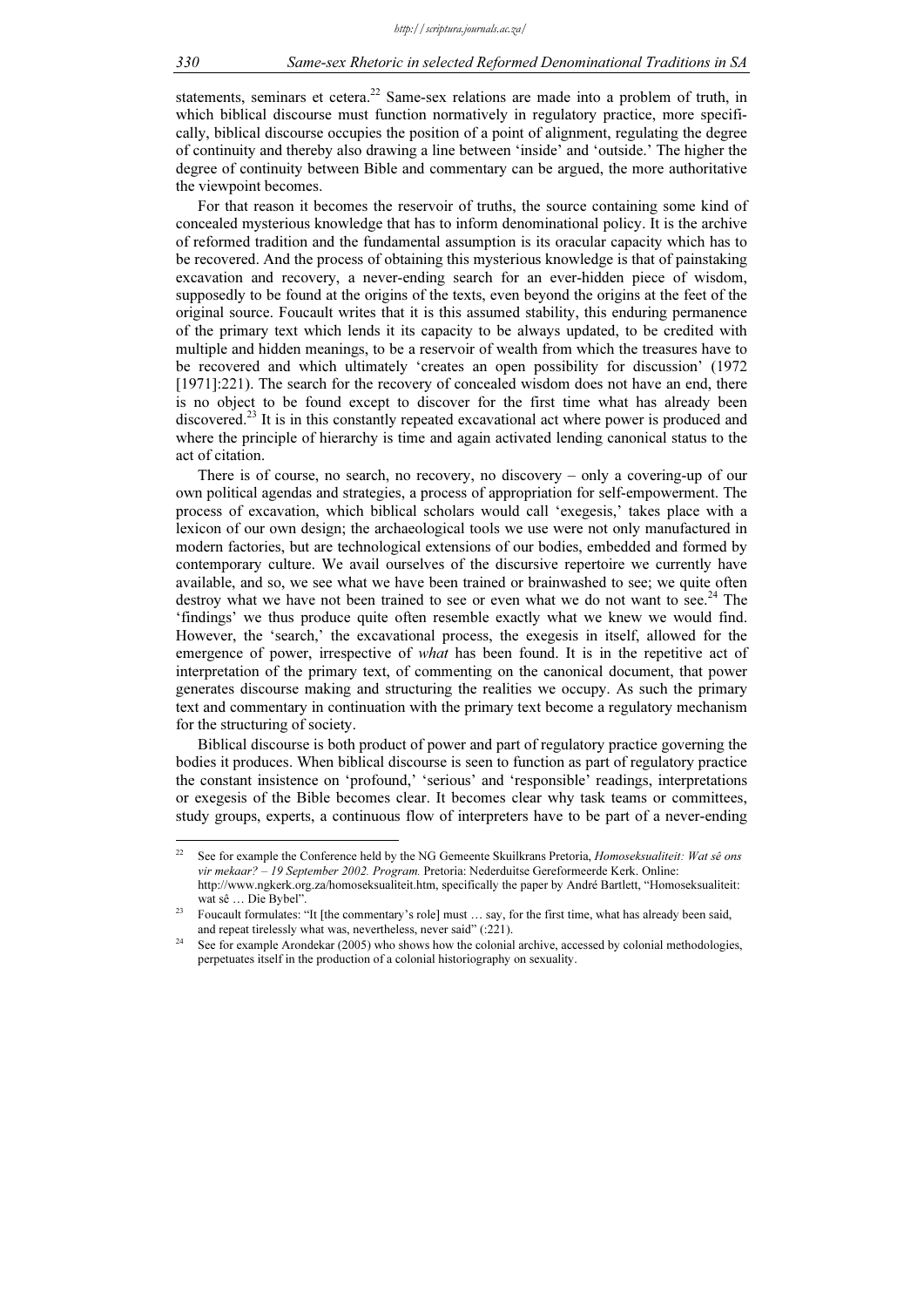enquiry into Scriptures. It is not any 'discovery' which is the objective, it is not any mysterious, hidden meaning residing in Scriptures, but it is what Scriptures does which makes it indispensable in regulating the bodies of its own productive power. For that reason, the power of Scriptures lies in the continuous act of interpretation and of providing commentary. This can and indeed will provide *ad infinitum* with new insights that have already been in circulation. The appeal to Scriptures has become like a ritual of which the original meaning has long ago been lost. Several meanings may be assigned to it, a variety of interpretations may be given and its origin may be clarified from different perspectives, but these recede and even disappear in the shadows cast by its performative power. And although appeal may be made to universal meaning residing in the bodily contortions exacted by the ritual performance, it functions to consolidate the in-group, to demarcate space and erect boundaries between 'outsiders' and 'insiders'. Denominations in the reformed tradition in South Africa fail miserably in the recognition of the performativity of the biblical discourse and therefore also of recognising their own political agendas in addressing contemporary issues.

A few examples should suffice. The politics of interpretation can be seen in the usurpation of biblical discourse by the parties concerned. In the two-pronged report by the Task Team of the DRC on 'homosexuality' the use of Scriptures as point of departure is stated as a matter of consensus. But it is in referring to the difference where its similar regulatory force, its power to perform demarcation, to effect a boundary is exhibited. Both reports make biblical discourse part of regulatory practice for the control of human bodies. In a similar manner do these reports exhibit a polemical politics of interpretation. In Addendum 1 a middle position, between a very broadly demarcated 'Fundamentalism' and 'Liberalism' is assumed, suggesting the desirable, necessary and sought-after value of 'balancedness' which is to reflect the objective position of their stance. It positions itself also against the so-called 'Hermeneutics of Enlightenment,' claiming their own position as a continuation of the accepted reformed tradition where a distinction between 'core' and 'periphery' is made. Yet any qualified biblical scholar would today deny the existence of a 'core', even in the separate writings of the Bible, not to speak of the Bible as a totality and would actually be a bit embarrassed to have Calvyn, Bavinck or Heyns (or for that matter De Gruchy) dictate the *modus* of the interpretative act. The point is that this group (which is the more enlightened of the Task Team) is less interested in the 'what' the Bible said, than the 'THAT' the Bible says, less interested in all the disruptions and discontinuities of history, than in demonstrating a continuity with what they regard as the acceptable and mainstream reformed tradition. It is then also not surprising that although ample room is created for same-sex relations within the hierarchies of this denomination, marriage for a gay couple is still excluded, albeit moderately formulated.<sup>25</sup> The second report which served before the General Synod of 2007, reflected in Addendum 2, can indeed be seen as a form of Fundamentalism, $^{26}$  and yet the reformed tradition is here also seen as its point of

<sup>25</sup> <sup>25</sup> This report is in favour of a relational institution in iuxtaposition to marriage which should then be called a 'homosexual life-relationship' – one can actually only stand amazed at the ignorance that renders (after so much enquiry!) constructed sexuality the pivot-point, the criterion of a relationship (see Nederduitse Gereformeerde Kerk, Agenda Deel I, 157 – bylaag 1, 3.4).

<sup>&</sup>lt;sup>26</sup> Without explicitly formulating, this group also positions themselves in a middle position between Postmodernism on the one hand, and lo'behold Fundamentalism on the other hand. In their explanation of Fundamentalism its critique actually consists of a summarising paragraph which in fact only reflects the perspective of the group itself. For an explanation of Fundamentalism see Vorster 1988, 155-175; this report also adheres to the principle of making a distinction between 'core' and 'periphery', and finds sexuality to be one of the 'cores' of biblical discourse which then also in toto condemns 'homosexuality' (see Agenda Deel I,  $176 - 2$ ,  $3.5$ ;  $200 - 2$ ,  $4.2.3$ ;  $203$ ,  $2$ ,  $5.1$ )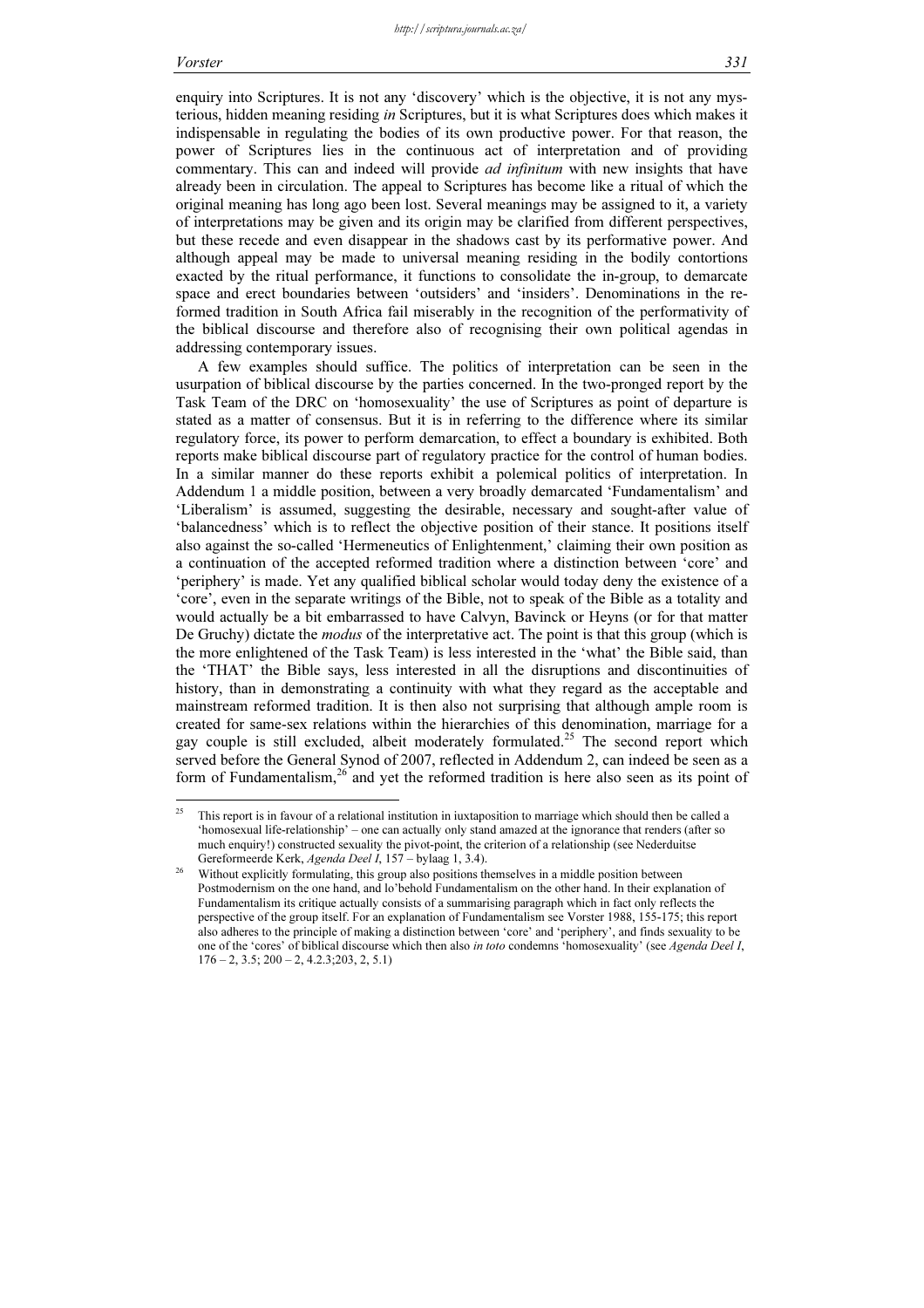departure.<sup>27</sup> However, in this report there is no cloudy, nebulous distinction between true and false. Not only is 'commentary' here absorbed in discourse claiming absolute power – actually suprahuman power, thereby excluding the possibility of critique and dissent, but the distinction between truth and falsehood also functions here as exclusionary procedure. As a matter of fact, any approach to Scriptures allowing for multiple interpretational possibilities is seen to devalue the authority of Scriptures.<sup>28</sup> Biblical discourse occupies the highest pinnacle in the hierarchy of knowledge production, and functions as the criterion of truth even in the interaction with the natural sciences.<sup>29</sup> It has become part of a regulatory practice determining what counts as knowledge, what counts as truth, what counts as discourse in which bodies may be embedded, but having 'become part of a regulatory practice' means that it is has already become the product of mechanisms and relations of power, as can amply be seen by its elevation to the level of canonicity.

Other examples of how biblical discourse is integrated into the power-politics of regulatory practice can be seen in its uses of the notions of 'homosexuality' and 'marriage.' In the widely, publicly advertised excavational expedition launched to deal with the emergence of gay-rights, whether that be membership, the right to ministry or marriage, the objective of this reformed tradition is to find or recover biblical evidence of 'homosexuality' and biblical advice on how to deal with it. This, at least is the claim made by all groups intent on finding the solution. Once again, it is neither a matter of understanding Scriptures, nor of humanity embedded in its historical contingencies, but rather a conscription of the performative power of biblical discourse with the objective to demarcate and regulate spaces for bodily occupation. The search for 'homosexuality' in antiquity where the Bible incidentally originated, is a search in vain, because 'homosexuality' is a socially constructed form of sexuality that emerged in the late nineteenth century. The Task Team of the DRC is quite aware of this debate among classicists and gender critics, $30$  but it is completely underplayed in the reports itself, use being made of it, only where it fits the specific interest of a viewpoint, and yet their 'findings' are presented as if this was the object of scriptural study! The almost arrogant assumption is that our contemporary experiences, completely differently manufactured, $31$  must have been the same as those of the ancient Mediterranean world, that the Bible must have the capacity, a hidden mysterious power to address modern society, that a linear continuity with biblical material can be established. The basic problem is a refusal to acknowledge the socio-cultural constructedness of sexuality. It is true that there is not wholesale consensus among classical and gender critical scholars whether 'homosexuality' can be recovered in antiquity or not. However, since Foucault's groundbreaking study on the *History of Sexuality*, enquiries into human sexuality can no longer assume a trans-historical and –cultural approach.<sup>32</sup> For that very

 $27$ 

<sup>&</sup>lt;sup>27</sup> See Nederduitse Gereformeerde Kerk, *Agenda Deel I*, 173 – bylaag 2, 3.2.<br><sup>28</sup> Nederduitse Gereformeerde Kerk, *Agenda Deel I*, 165 – bylaag 2, 1.2.1; also 201 – 2, 4.2.4.<br><sup>29</sup> See for example: more cautiously formul the Bible remains the 'highest source of truth' in reflecting on the relationship between God and neighbour, but also when it concerns sexual relationships (Nederduitse Gereformeerde Kerk, Agenda Deel I, 173 – bylaag 2, 3.1.), but then more boldly in an almost Galileo-argument: "even if science were to prove incontestably that someone is born homosexual, a scientific given cannot veto a theological concept (such as sin)." (Agenda Deel I, 169 – bylaag 2, 1.7.3, my translation and italics).

See for example Nederduitse Gereformeerde Kerk, Agenda Deel I, 188 – bylaag 2, 4.2.2; also Agenda Deel I, 190 – bylaag 2, 4.2.2.3; also *Agenda I*, 194 – bylaag 2, 4.2.2.4b. See for example Halperin 1998, 96

See Foucault 1978, 36-49, 122-127; Halperin 1990, 15-18, 155; for an indication of the problems early Christianity struggled with in terms of sexuality see also Foucault 1997 [1981], 182; Karras 2000, 1251-1257; Boyarin & Castelli 2001; Vorster 2005, 754-760.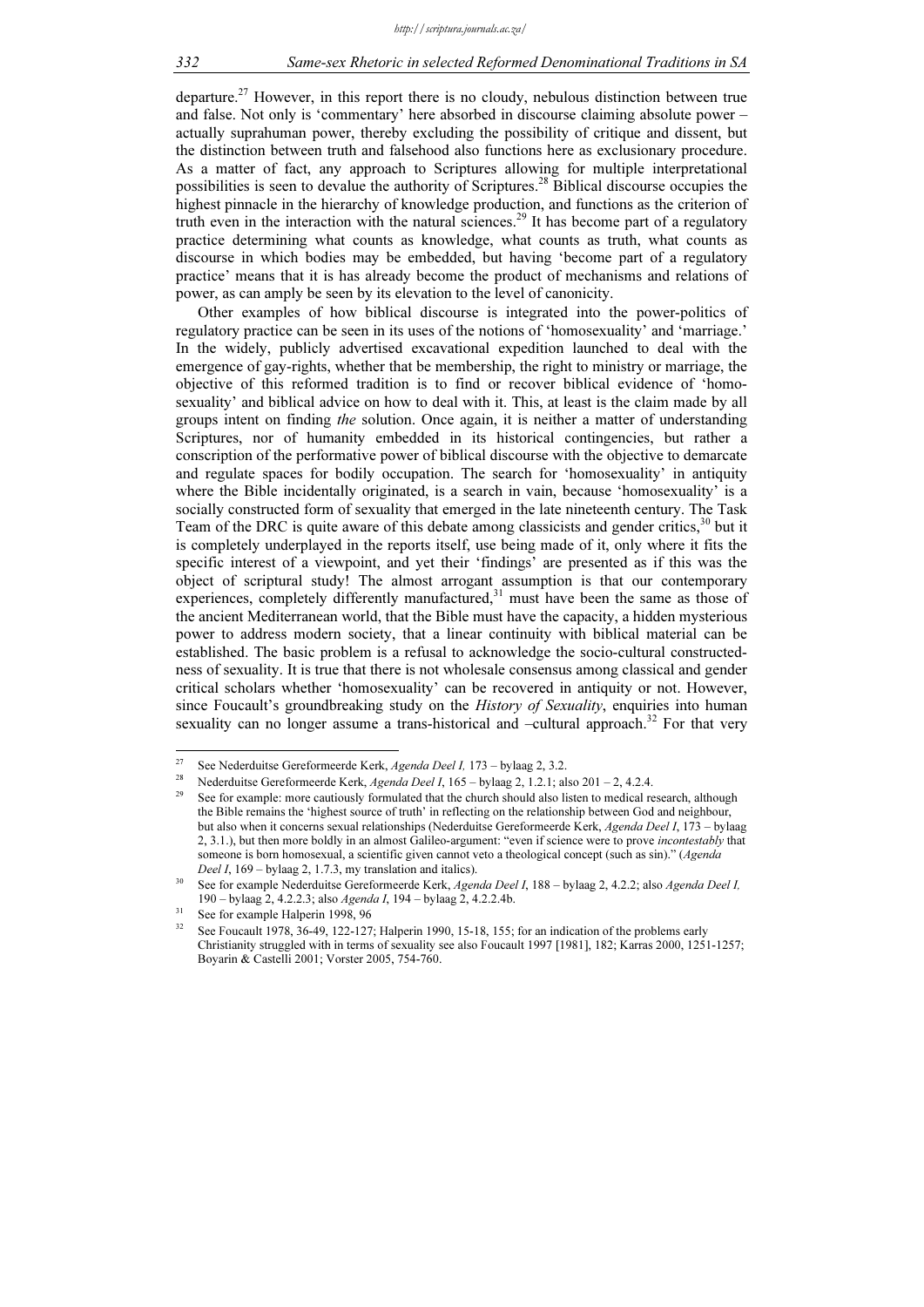reason, even though the term 'homosexuality' is used as a category for analysis in some instances, the conditions constituting sexuality, also same-sex in antiquity are completely different from contemporary society.<sup>3</sup>

That the concern is the act of integrating biblical discourse as performative power in regulatory practice can be seen in the ambiguous use of the social constructivist perspective on homosexuality in the second addendum of the DRC's Task Team. To regulate 'homosexuality' via biblical discourse, it is vital to discover the same 'homosexuality' in antiquity. Those classicists and gender critics, cautious of what can be termed 'strong' or radical social constructivism, $34$  are usually inclined to minimise the differences between then and now. 'Homosexuality' would still be a socio-cultural construct, but the degree of difference is disputable according to the weaker version. When socio-cultural constructivism is rejected, a more naturalistic or even essentialistic approach can easily discover exactly the same 'homosexuality' in antiquity. In an attempt at what can be called 'homosexual apologetics' the latter viewpoint becomes quite handy when used in conjunction with the recent quest for a biological aetiology which could explain the phenomenon of homosexuality. If this possibility were to become reality, its 'naturality' would obviously make it more difficult for those who wish to regulate what was regarded as 'abnormal' and 'unnatural.' However, if contemporary 'homosexuality' is indeed a socio-cultural construct, then it is quite possible that a culture adhering to a 'one-sex model,' with the phallus as primary cultural signifier and a manhood identified with impenetrability, could have constructed its sexualities in a completely different manner.

To walk the road of socio-cultural constructivism is to admit to difference. But this constitutes a problem for those who wish to integrate a continuity with biblical discourse in a regulatory practice demarcating a specific place for those in same-sex relationships. So what does the Task Team of the DRC do? To establish a continuity between 'homosexuality' then and 'homosexuality' now, and to fend them off against those colleagues discovering in biblical material only references to perverted forms of homosexuality, while at the same time casting doubt on a similar phenomenon, the 'experts' inclining towards a more naturalistic, essentialistic or even weaker form of constructivism are summoned to witness in favour of similarity.<sup>35</sup> But then, when a defence has to be lodged against the quest for a biological aetiology for homosexuality, the most radical version of sociocultural constructivism is adhered to, namely Michel Foucault and his disciple David Halperin.<sup>36</sup>The problem is, however, that if the latter viewpoint is adhered to, a completely different set of discursive practices constituted same-sex relationships in antiquity, requiring that the differences be recognised and discontinuity be established.

 $33$ See Laquer 1990; Parker 1997. Amy Richlin (1993), who can be seen as anti-Foucault, illustrates the difficulties involved in understanding a category, such as the *cinaedus* who was indeed mentioned and referred to in antiquity.<br>34 For this division in 'stronger' versus 'weaker' see Thorp 1992, 56.

See the references to Boswell, Dover, and Hubbard at Nederduitse Gereformeerde Kerk Agenda Deel I, 188 – bylaag 2, 4.2.2; 190 – bylaag 2, 4.2.2.3, 194 – bylaag 2, 4.2.2.4b. In each of these cases the reader is assured of their expertise, either by reference to them as 'scholars' (geleerdes) or 'classical historians' (klassieke historici) or even by direct reference to reliability as is the case with Boswell who is depicted as a 'history professor at Yale University' (geskiedenisprofessor aan Yale-universiteit).

It is quite ironic that on the same page where reference is made to Foucault and Halperin a little window reads: "In the quest for a scriptural justification of homosexual relationships and marriages, science is used like political slogans – depending on which side of the debate one finds oneself, only those supposed findings are used" (my translation) – see Agenda Deel I,  $214$  – bylaag 2, 8.3.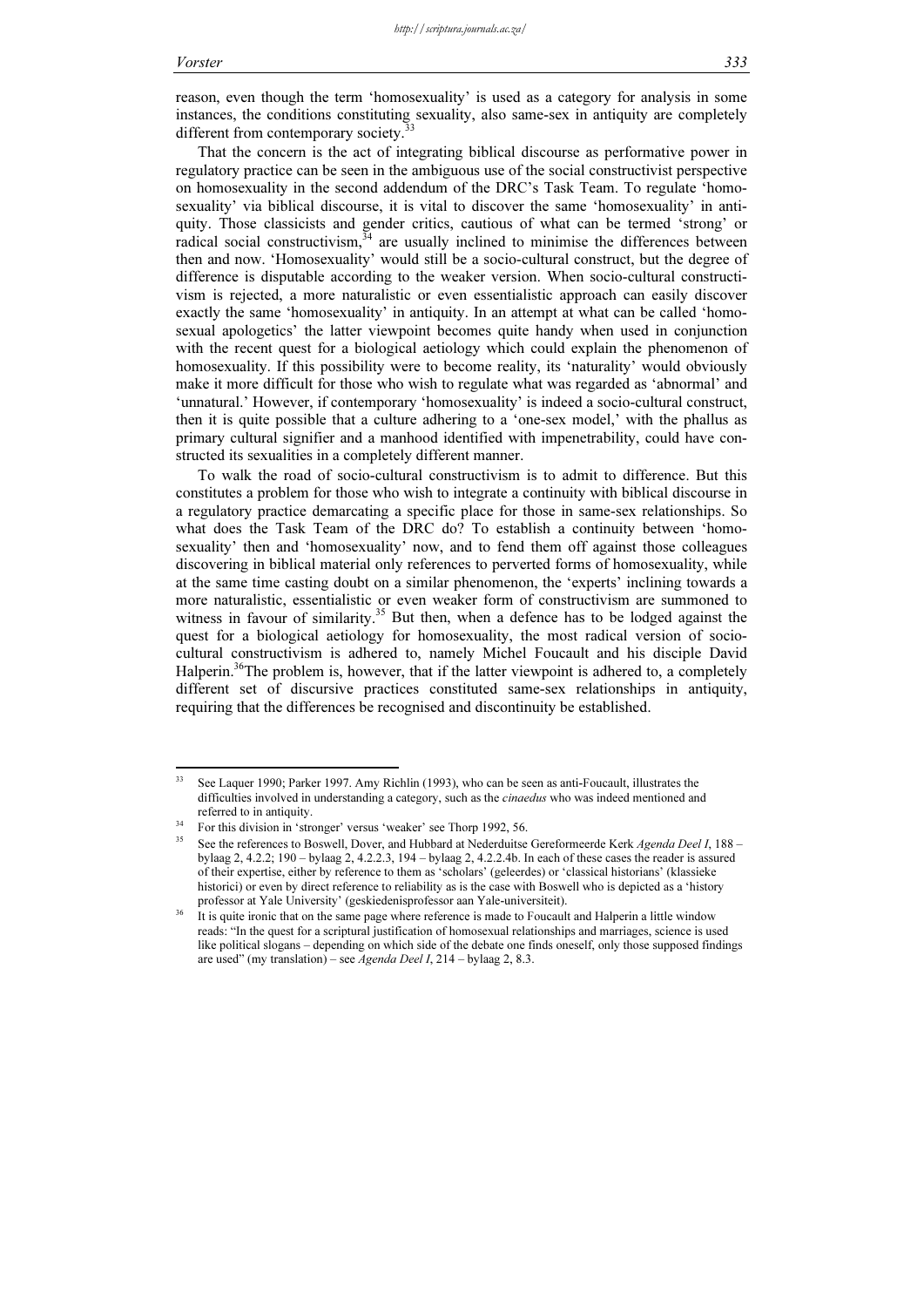#### Conclusion

The development of same-sex discourse in the reformed tradition, in particular in the DRC, served performatively. There was, and is little interest in the interest of same-sex relationships. By the proliferation of public discursive practices, especially since 2002, it forced same-sex relations out of the closet into the arena. What can essentially be seen as a private, consensual act between adult persons, albeit from the same sex, has been transferred from the *cubiculum* (bedroom) to the *spectaculum* (spectacle). As the 'orientations' of bodily interiority were shoved into the arena, scrutinised and analysed, the crowd clamoured for judgements, decisions and final convictions. The movement out of closet concealment, allowed, at the same time, the demarcation of space where same-sex desires and practices remain confined to be examined and controlled. The allocation of demarcated space is no emancipation, but a dispossession, a forced removal, a placement in the space of heteronormativity. It serves to protect and continue traditional reformed discourse, but it allows little breathing space for a gay person. But this placement also effects a productive force, it makes an identity. To be gay in the DRC means to be constantly aware of your own alterity; ousted from entering 'marriage' your so-called sexual orientation qualifies your lifelong partnership with your partner as 'homosexual'; your 'inability' to enter marriage, will also disqualify you to enter the ministry, except via a denial of your sexuality.

We have seen that biblical discourse was integrated into regulatory practice, serving as a mechanism to protect from alternative discourse and at the same time continue heteronormativity. The constant appeal to Scriptures brought no relief for same-sex relationships but served to replicate hegemonic control, even among those circles where freedom for gays were sought. The function of the appeal to Scriptures in the DRC has little concern with understanding, with 'light,' but much with power. Instead of looking upon Scriptures as a reservoir of wisdom, its performative possibilities should be recognised and problematised. The Bible will not provide the solution to what some regard as a problem – on the contrary, the Bible is part of the problem.

Is a conversation still possible where we may use the same vocabularies and terminologies, but do different things with them? Is a rhetoric possible where so much discursive violence can be detected? The rhetoric which is possible, is a rhetoric of dissent; it is a rhetoric which should reverse the feigned quest for original biblical meaning; it is a rhetoric which should bring about a recognition of the demarcating, delineating, isolating act of regulatory practice and primary narrative … and it is a rhetoric which should not only bring about a recognition of the immense disruptions and discontinuities between antitquity and ourselves, but also work towards the discontinuation of discursive securities violently imposed on the flow of life. $37$ 

<sup>37</sup> For the principles of reversal, discontinuity, specificity and exteriority see Foucault 1972 [1971]: 229.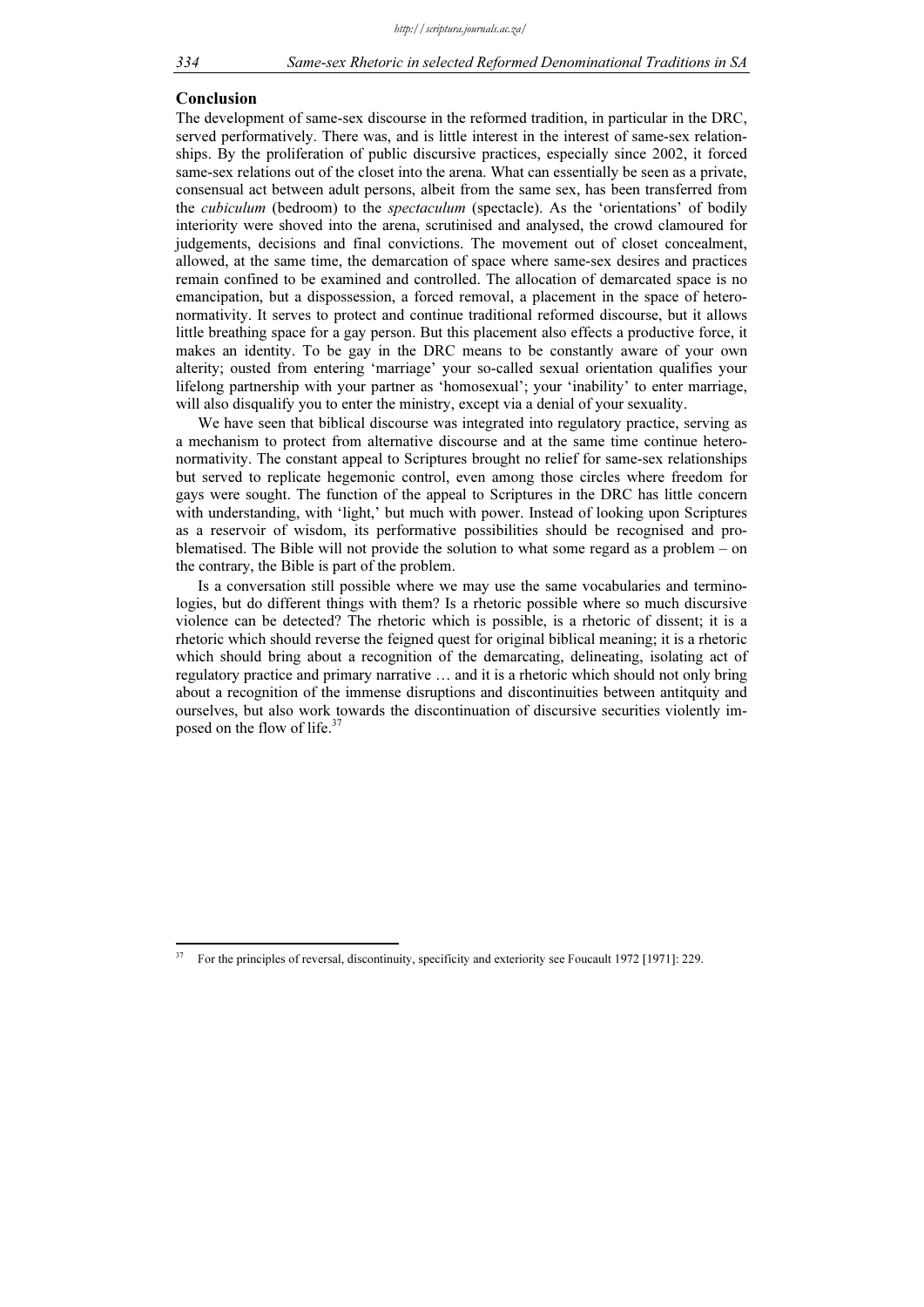# BIBLIOGRAPHY

Arondekar, A 2005. Without a Trace: Sexuality and the Colonial Archive. Journal of the History of Sexuality 14(1/2):10-27.

Benadé, L 1999 (December). Gay-wees nie ál wat Bybel verbied. Die Kerkbode 163(16).

Botha, A 1999 (November). Gemeentes wil oor gays praat. Die Kerkbode 163(13).

Boyarin, D and Castelli, EA 2001. Introduction: Foucault's History of Sexuality: The Fourth Volume, or, A Field left Fallow for Others to Till. Journal of the History of Sexuality 10(3/4):357-374.

Burke, K 1969. A Rhetoric of Motives. Berkeley: California University Press.

De Villiers, E 1999 (November). 'Prosedure' pootjie debat oor homo's. Die Kerkbode 163(11).

- Die Kerkraad, 1999 (November). Wat sê die Here oor homoseksualiteit. Die Kerkbode 163(13).
- Foucault, M 1972 [1971]. The Discourse on Language. Pages 215-237. In M Foucault, The Archaeology of Knowledge. Translated by AM Sheridan Smith. New York: Pantheon Books.
- Foucault, M 1978. The History of Sexuality. Vol 1. An Introduction. Translated by R Hurley. London: Penguin Books.
- Foucault, M 1997 [1981]. Sexuality and Solitude. Pages 175-184 in Michel Foucault: Essential Works of Foucault 1954-1984. Vol 1. Ethics: Subjectivity and Truth. Translated by R Hurley and others. New York: The New Press.
- Gerber, K 2004. Nederduitse Gereformeerde Kerk, Persvrystelling: Hofuitspraak oor gay huwelike. Online: http://www.ngkerk.org.za/Hofuitspraak%20Gayhuwelike%Pers.htm
- Gerber, JJ and Du Toit, BJ 2006. Nederduitse Gereformeerde Kerk, Voorlegging aan die Porefeulje-komitee van die Departement van Binnelandse Sake oor die wysiging van die Huwelikswet (Wet No. 25 van 1961): reaksie op die Konsepwet vir Burgerlike Verbintenisse (Civil Unions Bill) – 3 October 2006, 1-7. Pretoria: Nederduitse Gereformeerde Kerk. Online: www.ngkerk.org.za
- Gereformeerde Kerke in Suid-Afrika: Voorlegging aan die Portefeulje-komitee van die Departement van Binnelandse Sake oor die wysiging van die Huwelikswet (Wet no. 25 van 1961): reaksie op die konsepwet vir burgerlike verbintenisse – 2006. Brief van Skriba Deputate vir gesprek met die owerheid (Dr N Vorster). Potchefstroom: Gereformeerde Kerke in Suid-Afrika. Online:

http://www.gksa.org.za/aktueel/brief%20regering.asp

Geloofsverklaring 2000, 1999 (July). Die Kerkbode 163(7).

Halperin, DM 1990. One Hundred Years of Homosexuality: And Other Essays on Greek Love. London: Routledge.

- Halperin, DM 1998. Forgetting Foucault: Acts, Identities, and the History of Sexuality. Representations 63:93-120.
- Janse van Rensburg, R 1999 (September). Wat God van homoseksualiteit dink… Die Kerkbode 163(8).

Karras, RM 2000. Active/Passive, Actions/Passions: Greek and Roman Sexualities. American Historical Review 105(4):1250-1256.

Kloppers, BJ 1999 (November). Homo's laat gesin uit NG Kerk loop. Die Kerkbode 163(11).